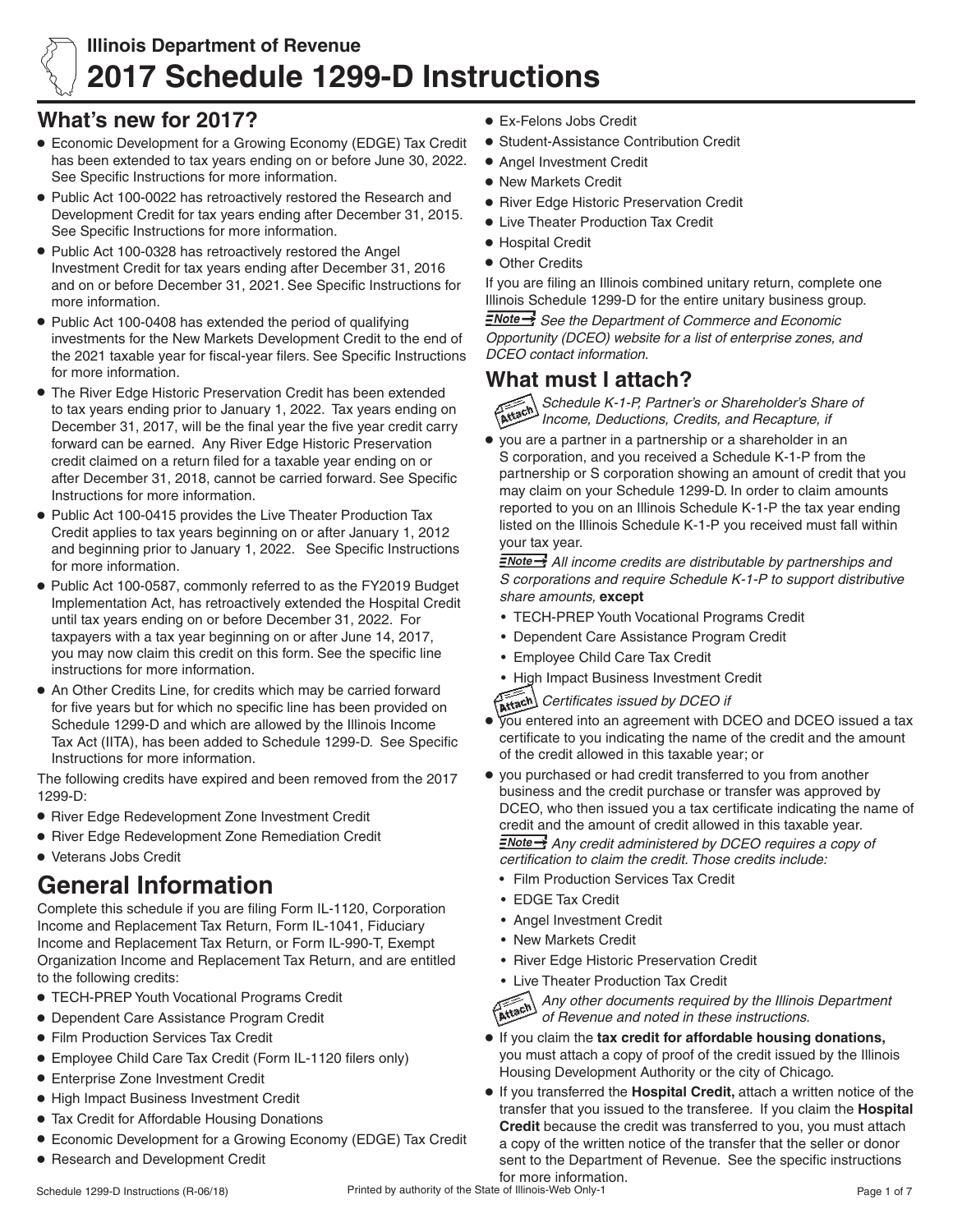**•** If you claim an **Other Credit which can be carried for five years**, you must attach any documentation as required by the IITA, the Illinois Income Tax Regulations, or these instructions.

 $\equiv$ Mote  $\rightarrow$  Failure to follow these instructions and attach required documentation will delay the processing of your return, result in the disallowance the subtraction or credit, or result in you receiving further correspondence from the Department. You also may be required to submit further information to support your filing.



#### **TECH-PREP Youth Vocational Programs Credit**

*"Qualifying TECH-PREP programs" are those certified by the Illinois State Board of Education.*

#### **Employee Child Care Tax Credit**

*"Start-up costs" include planning, site-preparation, construction, renovation, or acquisition of a child care facility.*

#### **Enterprise Zone and High Impact Business Investment Credits**

*"Qualified property" is property that* 

- **•** *is tangible;*
- **•** *is depreciable according to Internal Revenue Code (IRC) Section 167;*
- **•** *has a useful life of four or more years as of the date placed in service in Illinois; and*
- **•** *is acquired by purchase as defined in IRC Section 179(d).*

Qualified property can be new or used but does not qualify for the Enterprise Zone, or High Impact Business Investment Credits if it was previously used in Illinois in a manner that qualified for that credit or for the Replacement Tax Investment Credit on Form IL-477, Replacement Tax Investment Credits. Qualified property includes buildings, structural components of buildings, and signs that are real property. It does not include land or improvements to real property that are not a structural component of a building, such as landscaping, sewer lines, local access roads, fencing, parking lots, and other appurtenances.

Any improvement or addition made on or after the date the enterprise zone or river edge redevelopment zone was designated, or the business was designated as a high impact business, is considered to be qualified property to the extent that the improvement or addition increases the adjusted basis of the property previously placed in service in Illinois and otherwise meets the requirements of qualified property.

#### **Research and Development Credit**

"*Qualifying expenses" are expenditures qualifying under IRC*

*Section 41 that are attributable to research in Illinois, including certain payments to qualified organizations for basic research in Illinois.*

*"Qualifying expenses for increasing research activities in Illinois" are the excess of qualifying expenses incurred for the current tax year over qualifying expenses incurred for the base period.*

*"Base period" is the three tax periods immediately preceding the current year.*

*"Qualified research" is research or experimental activities that create or improve a function, performance, reliability, or quality. Research must be performed in Illinois and be of a technical nature and be intended to be useful in the development of a new or improved business component held for sale, lease, license, or use by you in your business.*

# **Ex-Felons Jobs Credit**

*"Qualified wages" means wages you paid during the one-year period beginning with the date an ex-offender begins working for you. Only wages that are subject to unemployment tax under*  *IRC Section 3306 qualify. This includes amounts in excess of the maximum taxable wage. Wages paid during any period for which you received federally funded payments for on-the-job training for the ex-offender do not qualify.*

*A "qualified ex-offender" means an Illinois resident who*

- **•** *has been convicted of any crime in this State or of any offense in any other jurisdiction, other than an offense or attempted offense that would subject a person to registration under the Sex Offender Registration Act;*
- **•** *was sentenced to a period of incarceration in an Illinois adult correctional center; and*
- **•** *was hired by you within three years after being released from the adult correctional center.*

### **Student Assistance Contribution Credit**

### *"Qualified education pre-paid tuition plans" include*

- **•** *Illinois Bright Start Savings Pool,*
- **•** *Illinois Bright Directions Savings Pool,*
- **•** *College Illinois Pre-paid Tuition Program.*

# **Step 1: Figure your credits**

# **Section A — Credits which can be carried for two years**

If there is any excess of these credits, you may carry it forward for two years. This is figured in Step 3. You must use this excess credit in proportion to its share of the total excess two-year credit available for the year in which the credit was earned.

# **TECH-PREP Youth Vocational Programs Credit You may take this credit if**

- **•** you are primarily engaged in manufacturing, and
- **•** you have direct payroll expenses for qualifying cooperative secondary school youth vocational programs in Illinois, or you pay for personal services performed by a TECH-PREP student or instructor who would be subject to withholding if they were employed by you and no other credit is claimed by the actual employer.

**You may not take this credit** for programs with national standards that have been or will be approved by the U.S. Department of Labor, Bureau of Apprenticeship Training, or any federal agency succeeding to the responsibilities of that bureau.

**Line 1 –** Add the amount of direct payroll expenses for cooperative secondary school youth vocational programs and the amount paid to a TECH-PREP student or instructor employed by you for personal services performed. Enter the total amount on the line provided.

Multiply the total amount by 20 percent (.20), and enter the result on Line 1. This is your TECH-PREP Youth Vocational Programs Credit*.*

# **Dependent Care Assistance Program Tax Credit**

# **To qualify for this credit,**

- **•** you must be primarily engaged in manufacturing, and
- **•** your on-site facility dependent care assistance program must be in Illinois and on the premises of your workplace.

**Line 2 –** Enter the amount of your expenses, reported under the IRC Section 129(d)(7), that were used for on-site dependent care.

Multiply this amount by 5 percent (.05), and enter the result on Line 2. This is your Dependent Care Assistance Program Tax Credit.

**Line 3 – Total credits that may be carried forward for two years.**  Add Lines 1 and 2. Enter this amount on Line 3 and Step 2, Line 12.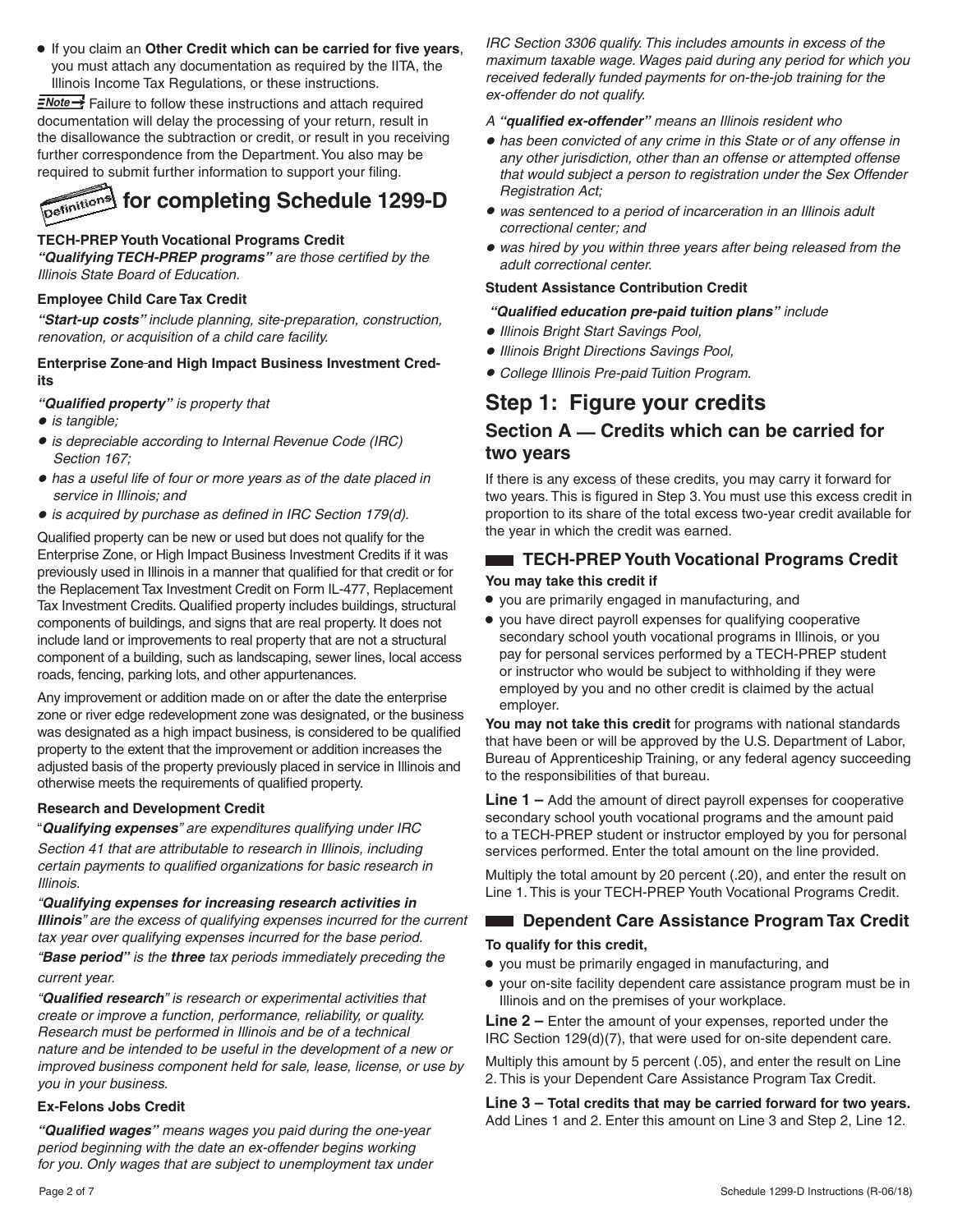# **Section B — Credits which can be carried for five years**

If there is any excess of these credits, you may carry it forward for five years. This is figured in Step 3. You must use this excess credit in proportion to its share of the total excess credit available for the year in which the credit was earned.

 $\equiv$ Mote  $\rightarrow$  For several credits, you may have more qualifying items than space provided on Schedule 1299-D. For any of these credits in which you exceed the allotted space on the schedule, attach a separate attachment in the same format as Illinois Schedule 1299-D.

Include the individual amounts from multiple schedules in the total line for each credit on Schedule 1299-D. **Do not enter the total on your attachment pages.**

For example, if you have more than three qualifying properties for the Enterprise Zone Investment Credit, attach an additional sheet in the same format provided on the Schedule 1299-D. Add the totals from the 1299-D and the attachment and enter the total on Schedule 1299-D, Line 12.

Additionally, if you receive more than one Schedule K-1-P for any eligible credit, you should add the amounts from all Schedules K-1-P for that credit and enter the total on the corresponding line item on Schedule 1299-D.

# **Example 2 Film Production Services Tax Credit**

For tax years **beginning on or after January 1, 2004,** businesses in the film industry may be able to take a tax credit.

- To qualify for this credit you must have
- *applied for and received a Tax Credit Certificate from DCEO, or*
- *received a certificate from DCEO showing that a credit was transferred to you.*

Contact DCEO for more information.

**Line 4** – Enter the amount of credit from the tax credit certificate you received from DCEO, including any amount transferred to you by the person who earned the credit.

**Line 5** – Follow the instructions on the form.

**Line 6 –** Add the amounts on Lines 4 and 5, and enter the result. This is your Film Production Services Tax Credit.

# **Employee Child Care Tax Credit**

#### **You may take this credit if**

- **•** you file Form IL-1120, and
- **•** you provide a child care facility, located in Illinois, for the children of your employees.

 *You must keep records documenting all costs for which the credit is being claimed.*

#### **This is a two-part income tax credit**.

**Part one** – For tax years ending **on or after December 31, 2007**, a credit of 30 percent (.30) of the "start-up costs" spent by you to provide a child care facility for the children of your employees.

**Line 7 –** Enter the total amount of "start-up costs" to provide the child care facility. Multiply this amount by 30 percent (.30), and enter the result on Line 7.

**Part two** – Allows a credit of 5 percent (.05) of the annual amount paid by you to provide the child care facility for your employees' children.

**Line 8 –** Enter the annual amount paid to provide the child care facility. Multiply this amount by 5 percent (.05), and enter the result on Line 8.

 $\equiv$ Mote  $\rightarrow$  The 5 percent (.05) credit cannot be claimed if the Dependent Care Assistance Program Tax Credit is claimed.

**Line 9 –** Add the amounts on Lines 7 and 8, and enter the result on Line 9. This is your Employee Child Care Tax Credit.

# **Enterprise Zone Investment Credit**

#### **You may take this credit if you**

- **•** placed qualified property in service in an Illinois enterprise zone within the tax year,
- **•** placed it in service on or after the date the zone was officially designated as an enterprise zone, and
- **•** continued to use the qualified property on the last day of your tax year.

*Qualified enterprise zones are listed on the DCEO website.* 

#### **Line 10 –**

**Column A –** Describe each item of qualified property you placed in service in an Illinois enterprise zone.

**Column B –** Enter the month and year each item of qualified property was placed in service in Illinois. An item is placed in service on the earlier of

- **•** the date the item is placed in a condition or state of readiness and availability for its specifically assigned function, or
- **•** the date the depreciation period of the item begins. (Generally, this will be the same date the item is placed in service for purposes of the federal depreciation deduction.)

 $\equiv$ Note  $\rightarrow$  The date placed in service in Illinois must be entered in Column B or your basis in Column F will be reduced to zero.

**Column C** – If you are using the federal accelerated cost recovery system (ACRS) to depreciate the property, enter the ACRS class assigned to each item of qualified property. Property assigned to an ACRS class of less than four years is not qualified.

If you are not using the ACRS method to depreciate the property, enter the useful life assigned to the property for federal depreciation purposes. The useful life of the property when placed in service must be four or more years to qualify.

**Column D –** Indicate whether each item of qualified property is new or used. If the property was previously used, enter the abbreviation of the state where the property was located. In addition, if the property was previously used in Illinois, but not in a manner that qualified for this credit or for the Replacement Tax Investment Credit on Form IL-477, attach a statement to that effect.

**Column E –** Enter the name of the enterprise zone in which the property is used.

**Column F –** For each item of property, enter the basis used to figure the depreciation deduction for federal income tax purposes. Generally, the basis will be the purchase price, plus any capital expenditures, minus any rebates and IRC Section 179 deductions. The basis is not reduced by depreciation, including bonus

depreciation, except depreciation you were allowed to claim before the date you placed it in service in Illinois, or in an Illinois enterprise or river edge redevelopment zone.

**Column G –** If you placed property in service in an enterprise zone, the credit rate is .005.

**Column H –** Multiply each entry in Column F by the amount in Column G, and enter the result in Column H.

**Lines 11** – Follow the instructions on the form.

**Lines 12 –** Add the amounts in Column H, Lines 10a through 10c, (including the amounts on any additional schedules you have attached) and Line 11 and enter the result on Line 12. This is your Enterprise Zone Investment Credit.

**Line 13 –** Add Lines 6, 9, and 12. Enter the total here and on Page 2, Line 14.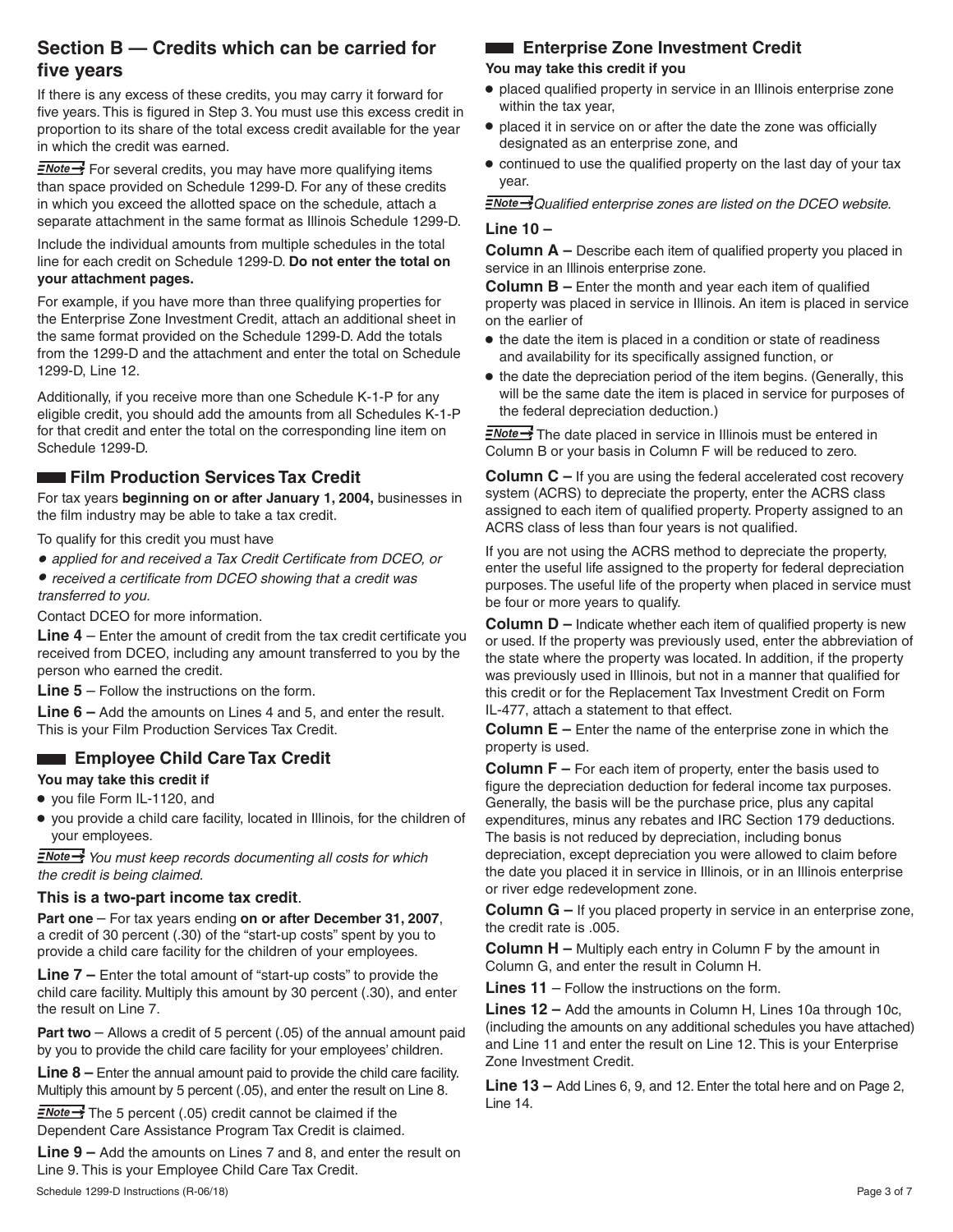# **High Impact Business Investment Credit**

#### **You may take this credit if**

- **•** your business has been designated as a high impact business,
- **•** you placed qualified property in service on or after the date the business was designated as a high impact business and within the tax year, and
- **•** you continued to use the qualified property on the last day of your tax year.

#### **You may not take this credit**

- **•** if the property is eligible for the Enterprise Zone or River Edge Redevelopment Zone Investment Credit.
- **•** until the minimum investments in qualified property required under Section 5.5 of the Illinois Enterprise Zone Act have been satisfied.

You should take the credit applicable to the minimum investments in the tax year the minimum investments were completed. Credit for additional investments (beyond the minimum investments) is available only in the year the qualified property is placed in service. **Line 15 –** 

**Column A –** Describe each item of qualified property placed in service in Illinois.

**Column B –** Enter the month and year each item of qualified property was placed in service in Illinois. An item is placed in service on the earlier of

- **•** the date the item is placed in a condition or state of readiness and availability for its specifically assigned function, or
- **•** the date the depreciation period of the item begins. (Generally, this will be the same date the item is placed in service for purposes of the federal depreciation deduction.)

 $\frac{7}{2}$  The date placed in service in Illinois must be entered in Column B or your basis in Column F will be reduced to zero.

**Column C** – If you are using the federal accelerated cost recovery system (ACRS) to depreciate the property, enter the ACRS class assigned to each item of qualified property. Property assigned to an ACRS class of less than four years is not qualified.

If you are not using the ACRS method to depreciate the property, enter the useful life assigned to the property for federal depreciation purposes. The useful life of the property when placed in service must be four or more years to qualify.

**Column D –** Indicate whether each item of qualified property is new or used. If the property was previously used, enter the abbreviation of the state where the property was located. In addition, if the property was previously used in Illinois, but not in a manner that qualified for this credit or for the Replacement Tax Investment Credit on Form IL-477, attach a statement to that effect.

**Column E –** Leave this column blank.

**Column F** – For each item of property, enter the basis used to figure the depreciation deduction for federal income tax purposes. Generally, the basis will be the purchase price, plus any capital expenditures, minus any rebates and IRC Section 179 deductions. The basis is not reduced by depreciation, including bonus depreciation, except depreciation you were allowed to claim before the date you placed it in service in Illinois, or in an Illinois enterprise or river edge redevelopment zone.

**Column G –** Multiply each entry in Column F by .5 percent (.005) and enter the result in Column G.

**Line 16 –** Add the amounts in Column G, Lines 15a through 15c (including the amounts on any additional schedules you have attached). Enter the result on Line 16. This is your High Impact Business Investment Credit.

# **Tax Credit for Affordable Housing Donations**

#### **You may take this credit if**

- **•** you have made a donation under Section 7.28 of the Illinois Housing Development Act for the development of affordable housing in Illinois, and
- **•** you made the donation in a tax year **ending on or after** December 31, 2001.

You also may take this credit if it was transferred to you by the donor.

**Line 17 –** Enter the total amount of your donation to eligible sponsors on the line provided. Multiply this amount by 50 percent (.50), and enter the result on Line 17.

**Line 18 –** Follow the instructions on the form.

**Line 19 –** Add the amounts on Lines 17 and 18, and enter the result on Line 19. This is your Tax Credit for Affordable Housing Donations.

# **Example 2** Economic Development for a Growing Economy **(EDGE) Tax Credit**

#### **You may take this credit if**

- **•** you have entered into an agreement with DCEO, either under the Economic Development for a Growing Economy Tax Credit Act or the Corporate Headquarters Relocation Act, and
- **•** you meet the conditions stated in your agreement with DCEO.

#### **The EDGE Tax Credit**

- **•** cannot exceed the incremental income tax, which is the total amount withheld during the tax year from the compensation of new employees who are employed at a project that is the subject of the agreement;
- **•** cannot exceed 100 percent of the total amount spent on approved costs (defined in the agreement) by you during all prior tax years, minus the amount of credit allowed in prior years;
- **•** is determined on an annual basis;
- **•** cannot exceed the amount of income tax for the tax year;
- **•** may be applied against income tax in no more than 10 tax years for businesses that qualify under the Economic Development for a Growing Economy Tax Credit Act; and
- **•** may be applied against income tax in more than 10 tax years, but not more than 15 tax years for businesses that qualify under the Corporate Headquarters Relocation Act, have undertaken a qualifying project within the time frame specified by DCEO, and apply no more than 60 percent of the maximum credit per year.

Contact DCEO for more information regarding the EDGE Program.

**Lines 20 and 21 –** Follow the instructions on the form.

**Line 22 –** Add the amounts on Lines 20 and 21, and enter the result on Line 22. This is your Economic Development for a Growing Economy (EDGE) Tax Credit.

# **Research and Development Credit**

You may take this credit if you have certain qualifying expenses for increasing qualified research activities in Illinois.

- You may not take this credit for the following types of activities:
- **•** research conducted after the beginning of commercial production;
- **•** research adapting an existing product or process to a particular customer's need;
- **•** duplication of an existing product or process;
- **•** surveys or studies;
- **•** research relating to certain internal-use computer software;
- **•** research conducted outside Illinois;
- **•** research in the social sciences, arts, or humanities; or
- **•** research funded by another person (or government entity).

**Lines 23 through 27** – Follow the instructions on the form for the amount to enter in Column A and Column B.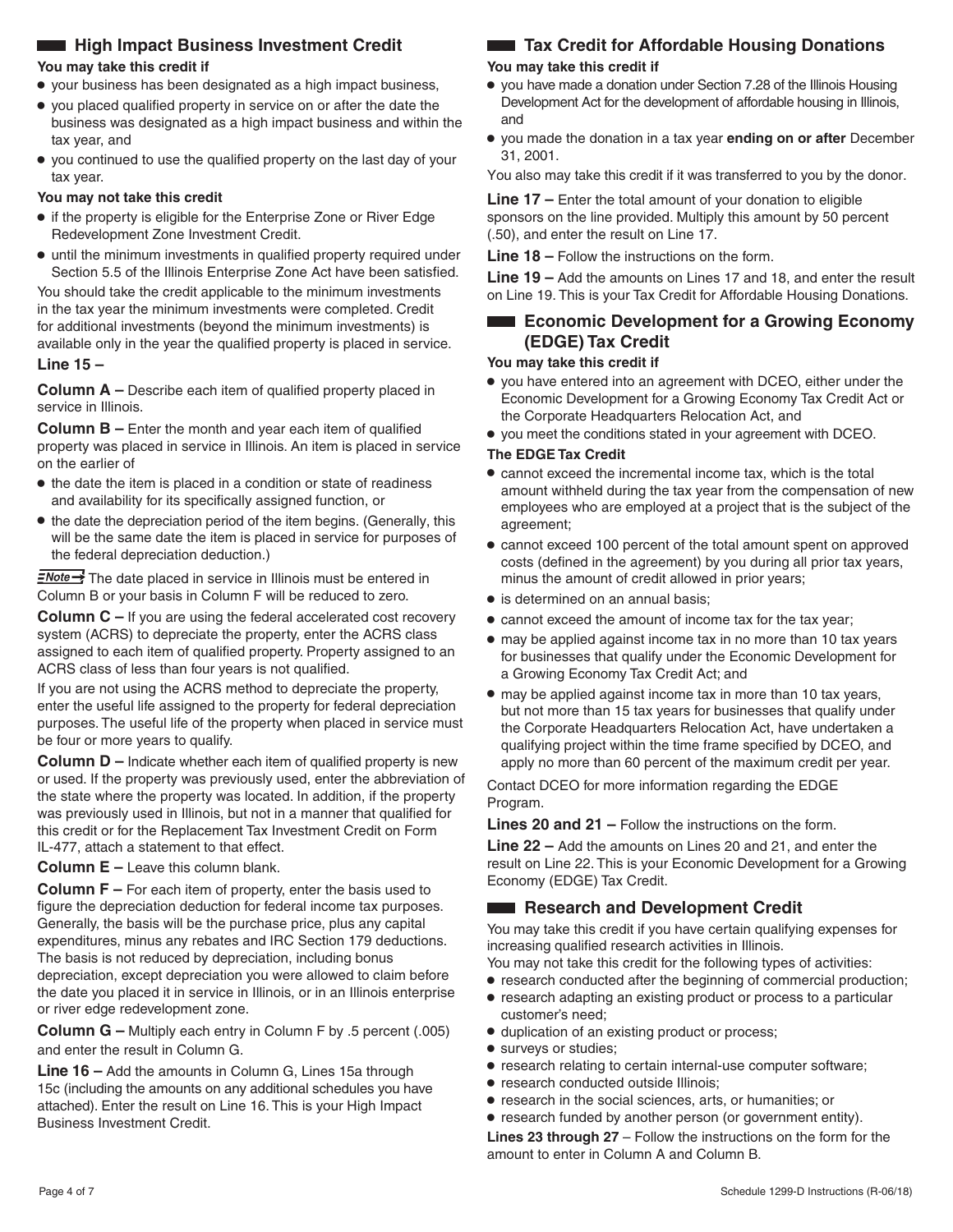**Column A** – Enter the average of the base period qualified expenses resulting from activities that were conducted in the State of Illinois. **Column B** – Enter the current year qualified expenses resulting from activities that were conducted in the State of Illinois.

If you were not doing business in Illinois during one or more of the tax years included in the base period, use "0" as the factor for that tax year when computing the average base period qualified expenses.

 If you were doing business in Illinois for less than an entire year during any tax year in the base period, the qualifying expenses (Lines 26 through 29) must be annualized as follows:

(qualified expenses x number of days taxable by Illinois)  $\div$  (365).

**Lines 28 and 29** – Follow the instructions on the form.

**Line 30** – Multiply Line 29 by 6.5 percent (.065), and enter the result here.

**Line 31** – Enter your distributive share from an S corporation or partnership that was reported to you on Illinois Schedule K-1-P .

**Line 32** – Add the amounts on Lines 32 and 33 and enter the result here and each owner's share on Schedule K-1-P, Line 52e. This is your Research and Development Credit.

# **EX-Felons Jobs Credit**

For tax years **beginning on or after January 1, 2007**, the Ex-Felons Jobs Credit is 5 percent (.05) of qualified wages paid during the taxable year to an employee who is a qualified ex-offender. The total credits for **all** tax years for wages paid to a particular ex-offender may not exceed \$1500.

**Line 33 –** For each ex-offender for whom you are claiming a credit: **Column A –** Enter the name of the qualified ex-offender.

**Column B –** Enter the Social Security number of the qualified ex-offender.

**Column C –** Enter the date you hired the qualified ex-offender.

**Column D –** Enter the amount of qualified wages you paid to this ex-offender during the taxable year. Do not include any wages paid more than one year after the date of hiring.

**Column E** – Multiply the amount in Column D by 5 percent (.05).

**Column G –** If you claimed an Ex-Felon Jobs Tax Credit for this ex-offender in any prior year, enter the total amount of credit claimed. Otherwise, enter "0".

**Column H –** Subtract the amount in Column G from Column F. This amount cannot be less than zero.

**Column I –** Enter the amount from Column E or Column H, whichever is less.

**Line 34 –** Follow the instructions on the form.

**Line 35–** Add Column I, Lines 33a through 33c, (including the amounts on any additional schedules you have attached) and Line 34. This is your total Ex-Felons Jobs Credit.

**Line 36 –** Add Lines 14, 16, 19, 22, 32, and 35. Enter the total here and on Page 3, Line 37.

# **Example 21 Student-Assistance Contribution Credit**

For tax years **ending on or after December 31, 2009**, if you are an employer who makes a matching contribution to a qualified Illinois pre-paid tuition program on behalf of your employees, you are entitled to a credit of 25 percent (.25) of the contribution for each employee or \$500 per employee, whichever is less.

**Line 38 –** For each employee for whom you made a matching contribution

**Column A –** Enter the name of the employee.

**Column B –** Enter the Social Security number of the employee.

**Column C** – Enter the amount of the matching contribution you made.

**Column D** – Multiply the amount in Column C by 25 percent (.25).

**Column F –** Enter the amount from Column D or the amount from Column E, whichever is less.

**Line 39 –** Follow the instructions on the form.

**Line 40 –** Add Column F, Lines 38a through 38c, (including the amounts on any additional schedules you have attached) and Line 39. This is your total Student-Assistance Contribution Credit.

 $\frac{1}{2}$  You also must enter the total amount of credits claimed on Line 40 on your Schedule M, Step 2, Line 7.

# **Angel Investment Credit**

For tax years **beginning on or after January 1, 2011, and ending on or before December 31,** 2021, an Angel Investment Credit may be claimed in an amount equal to 25 percent (.25) of an investment made directly in a qualified new business. The credit may not reduce tax below zero and may be carried forward for five years.

To qualify for the credit, you must have applied for and received a tax credit certificate from DCEO. Contact DCEO for more information.

**Line 41 –** Enter the amount of credit from the tax credit certificate you received from DCEO.

**Line 42 –** Follow the instructions on the form.

**Line 43 –** Add Lines 41 and 42. This is your total Angel Investment Credit.

### **New Markets Credit**

The New Markets Credit is allowed for qualified investments made between 2008 and 2021 in a community development entity. Credits are allowed on the second anniversary of the investment, and the next four anniversaries.

To qualify for this credit, you must have applied for and received a tax credit certificate from DCEO. Contact DCEO for more information.

**Line 44 –** Enter the amount of credit from the tax credit certificate you received from DCEO.

**Line 45 –** Follow the instructions on the form.

**Line 46 –** Add Lines 44 and 45. This is your total New Markets Credit.

### **River Edge Historic Preservation Credit**

For tax years **beginning on or after January 1, 2012, and ending prior to January 1, 2022,** the River Edge Historic Preservation Credit is available for projects located in river edge redevelopment zones. The credit is awarded by DCEO.

To qualify for this credit, you must have applied for and received a tax credit certificate from DCEO. Contact DCEO for more information.

**Line 47 –** Enter the amount of credit from the tax credit certificate you received from DCEO.

**Line 48 –** Follow the instructions on the form.

**Line 49 –** Add Lines 47 and 48. This is your total River Edge Historic Preservation Credit.

 $\frac{7}{2}$  Tax years ending on December 31, 2017, will be the final year the five year credit carry forward can be earned. Any new River Edge Historic Preservation Credit claimed on a return filed for a taxable year ending on or after December 31, 2018, cannot be carried forward.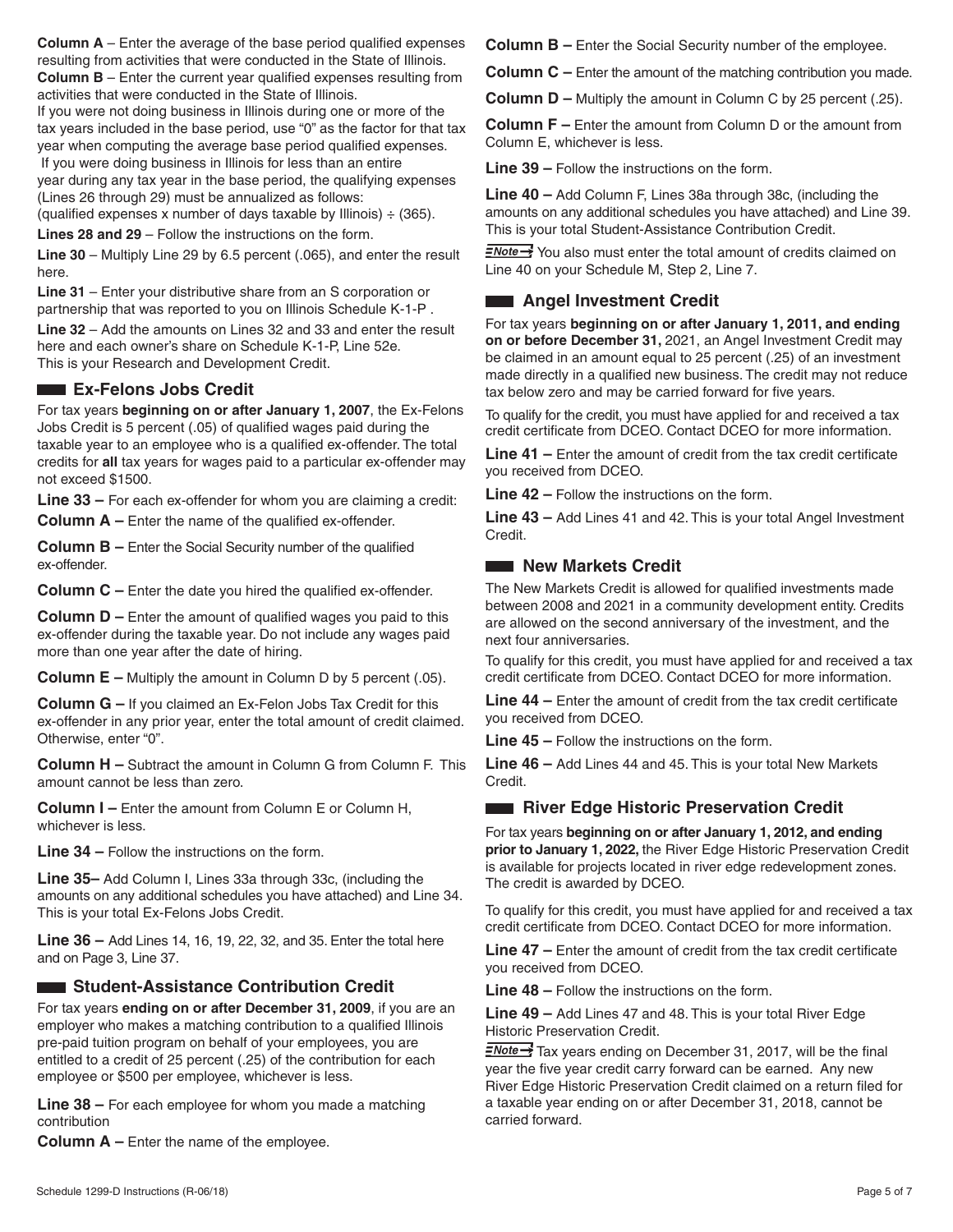# **Live Theater Production Tax Credit**

For tax years **beginning on or after January 1, 2012,** the Live Theater Production Tax Credit is awarded based on applications approved through DCEO.

To qualify for this credit, you must have

**•** applied for and received a tax credit certificate from DCEO, or

**•** received a certificate from DCEO showing that a credit was transferred to you.

Contact DCEO for more information.

**Line 50 –** Enter the amount of credit from the tax credit certificate you received from DCEO, including any credit transferred to you by the person who earned the credit.

**Line 51 –** Follow the instructions on the form.

**Line 52 –** Add Lines 50 and 51. This is your total Live Theater Production Tax Credit.

**Line 53 –** Add Lines 37, 40, 43, 46, 49, and 52. Enter the total here and on Page 4, Line 54.

### **Example 3 Hospital Credit**

The FY2019 Budget Implementation Act has retroactively extended the Hospital Credit until tax years ending on or before December 31, 2022. For taxpayers with a tax year beginning on or after June 14, 2017, you may now claim this credit following the instructions below:

For tax years **ending on or after December 31, 2012,** the Hospital Credit is available to the owner of a hospital that

- **•** is licensed under the Hospital Licensing Act, and
- **•** is not exempt from federal income taxes under the Internal Revenue Code.

The credit is an amount equal to the lesser of the amount of real property taxes paid on Illinois property used for hospital purposes during the prior tax year or the cost of free or discounted services provided during the tax year at Illinois locations in accordance with the hospital's charitable financial assistance policy, measured at cost.

The Hospital Credit may be transferred, either by selling or donating the credit,

- **•** by the taxpayer who originally earned the credit, and
- **•** only if the transfer occurs within one year after the due date of that taxpayer's return, including extensions.

The taxpayer transferring the credit must attach to their Schedule 1299-D a copy of the written notice of the transfer stating the intent to sell or donate the credit, including the amount of credit to be transferred, the date of the transfer, and the name, address, and the Federal Employer Identification Number (FEIN) or Social Security Number (SSN) of the recipient. A copy of this notice must also be provided to the recipient of the credit.

If you transfer the credit after your original return has been submitted you must submit an amended return and all affected supporting documents to report the transfer.

**Lines 55 through 57 –** Follow the instructions on the form.

**Line 58 –** Enter the amount of credit on Line 57 you have transferred or intend to transfer.

 $\equiv$ Mote  $\rightarrow$  If you report an amount on Line 58, attach a written notice of the transfer.

**Line 59 –** Follow the instructions on the form.

**Line 60 –** Enter your distributive share from an S corporation or partnership that was reported to you on Illinois Schedule K-1-P and any amount transferred to you. In order to claim amounts reported to you on an Illinois Schedule K-1-P the tax year ending listed on the Illinois Schedule K-1-P you received must fall within your tax year.

 $\frac{2\text{Note}}{2}$  If you report an amount on Line 60, include a copy of the Illinois Schedules K-1-P you received or a copy of the written notice of the transfer that the seller or donor sent to the Illinois Department of Revenue.

**Line 61 –** Add Lines 59 and 60. This is your total Hospital Credit**.**

### **CHECRY CHANGE COMPUTE:** Other Credits which can be carried for five years

If an Illinois Income Tax credit which can be carried forward for five years is created or extended by the IITA after Schedule 1299-D has been published, and the Department is unable to provide a specific line for that credit to be reported on Schedule 1299-D, you may be able to use this line to report the credit.

Identify on this line Illinois Income Tax credits allowed by the Illinois Income Tax Act, which may be claimed on the 2017 Schedule 1299-D, and which may be carried forward five years, but for which no specific line has been provided on this 2017 Schedule 1299-D.

**Attach** any documentation as required by the IITA, the Illinois Income Tax Regulations, or these instructions.

**Do not** report on these lines Illinois Income Tax credits

- **•** which may be carried forward for a period of other than 5 years,
- **•** which have expired and may not be claimed on this 2017 Schedule 1299-D, or
- **•** for which a specific line has been provided elsewhere on this 2017 Schedule 1299-D.

See the Other Credits Code Table below to determine which credits may be claimed on the 2017 Schedule 1299-D at this time.

Failure to follow these instructions may result in further correspondence from the Department, the disallowance of the credit, or a delay in the processing of your return. You also may be required

to submit further information to support the credit claimed.

#### **Line 62 –**

**Column A –** Enter a valid three digit Other Credit code number from the Other Credits Code Table below which corresponds to the credit claimed.

If you do not provide a valid three digit Other Credit code or attempt to claim an Other Credit which does not exist, you may receive further correspondence from the Department, your Other Credit may be disallowed, and the processing of your return may be delayed.